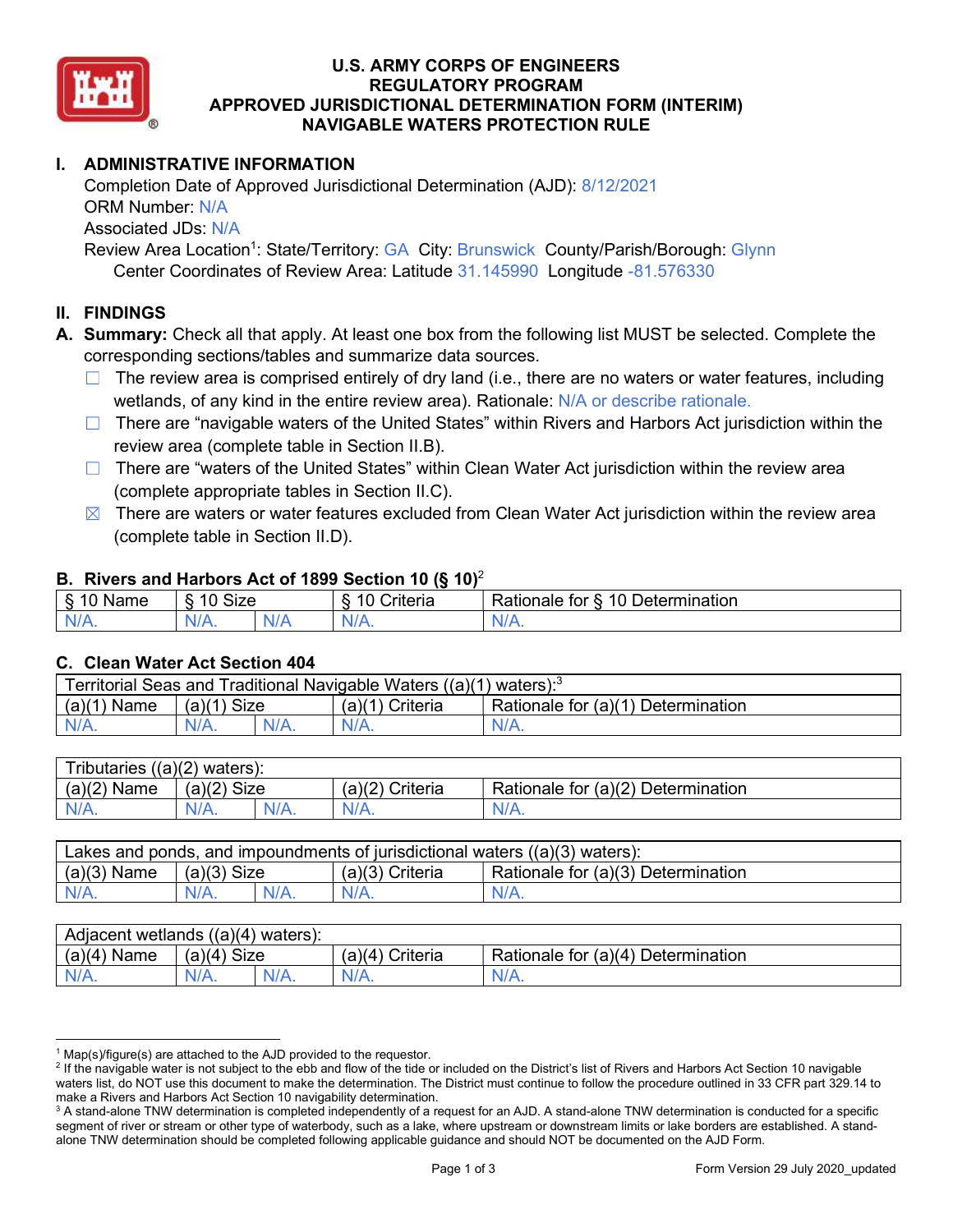

### U.S. ARMY CORPS OF ENGINEERS APPROVED JURISDICTIONAL DETERMINATION FORM (INTERIM) NAVIGABLE WATERS PROTECTION RULE REGULATORY PROGRAM

## D. Excluded Waters or Features

| Excluded waters $((b)(1) - (b)(12))$ : <sup>4</sup> |                       |                  |                                    |                                                                                                                                                                                                                                                                                                                                                                                                                                                                                                                                                                                                           |  |  |
|-----------------------------------------------------|-----------------------|------------------|------------------------------------|-----------------------------------------------------------------------------------------------------------------------------------------------------------------------------------------------------------------------------------------------------------------------------------------------------------------------------------------------------------------------------------------------------------------------------------------------------------------------------------------------------------------------------------------------------------------------------------------------------------|--|--|
| <b>Exclusion Name</b>                               | <b>Exclusion Size</b> |                  | Exclusion <sup>5</sup>             | Rationale for Exclusion Determination                                                                                                                                                                                                                                                                                                                                                                                                                                                                                                                                                                     |  |  |
| Wetland                                             | 2.39                  | $\text{acre}(s)$ | $(b)(1)$ Non-<br>adjacent wetland. | Wetland is not adjacent to any $(a)(1)-(a)(3)$<br>waters as defined by the NWPR. Wetland does<br>not abut any (a)(1)-(a)(3) waters. Wetland is not<br>physically separated from an (a)(1)-(a)(3) water<br>only by a berm, bank, dune, or similar natural<br>feature. Wetland is not inundated by flooding<br>from an $(a)(1)-(a)(3)$ water in a typical year.<br>Wetland is not physically separated from an<br>$(a)(1)-(a)(3)$ water by only an artificial structure<br>allowing for a direct hydrologic surface<br>connection between the wetland and a $(a)(1)$ -<br>$(a)(3)$ water in a typical year. |  |  |

## III. SUPPORTING INFORMATION

- A. Select/enter all resources that were used to aid in this determination and attach data/maps to this document and/or references/citations in the administrative record, as appropriate.
	- Information submitted by, or on behalf of, the applicant/consultant: AJD Request 08/12/2021 This information is sufficient for purposes of this AJD. Rationale: N/A or describe rationale for insufficiency (including partial insufficiency).
	- □ Data sheets prepared by the Corps: Title(s) and/or date(s).
	- IZI Photographs: Aerial: 2018 & 1999
	- □ Corps site visit(s) conducted on: N/A
	- □ Previous Jurisdictional Determinations (AJDs or PJDs): N/A
	- ⊠ Antecedent Precipitation Tool: *provide detailed discussion in Section III.B*.
	- ⊠ USDA NRCS Soil Survey: 08/11/2021 Soil Map
	- ⊠ USFWS NWI maps: 08/11/2021 NWI Map
	- ⊠ USGS topographic maps: 08/11/2021 Topographic Map

### Other data sources used to aid in this determination:

| Data Source (select)      | Name and/or date and other relevant information |
|---------------------------|-------------------------------------------------|
| Other USGS data (specify) | <b>USGS Brunswick Quad</b>                      |
| Other USDA data (specify) | <b>NRCS Glynn County</b>                        |
| <b>NOAA Sources</b>       | $N/A$ .                                         |
| <b>USACE Sources</b>      | $N/A$ .                                         |
| LiDAR data/maps           | NOAA Lidar 2009 Glynn County                    |
| <b>FEMA/FIRM maps</b>     | <b>DFIRM</b>                                    |

## **B. Typical year assessment(s):** RLC conducted a site visit on 08/6/2021. Using the Antecedent Precipitation Tool Version 1.0, which used rainfall data from the Brunswick Malcom Mckinnon Airport

 $^4$  Some excluded waters, such as (b)(2) and (b)(4), may not be specifically identified on the AJD form unless a requestor specifically asks a Corps district to do so. Corps districts may, in case-by-case instances, choose to identify some or all of these waters within the review area.

 $^5$  Because of the broad nature of the (b)(1) exclusion and in an effort to collect data on specific types of waters that would be covered by the (b)(1) exclusion, four sub-categories of (b)(1) exclusions were administratively created for the purposes of the AJD Form. These four sub-categories are not new exclusions, but are simply administrative distinctions and remain (b)(1) exclusions as defined by the NWPR.